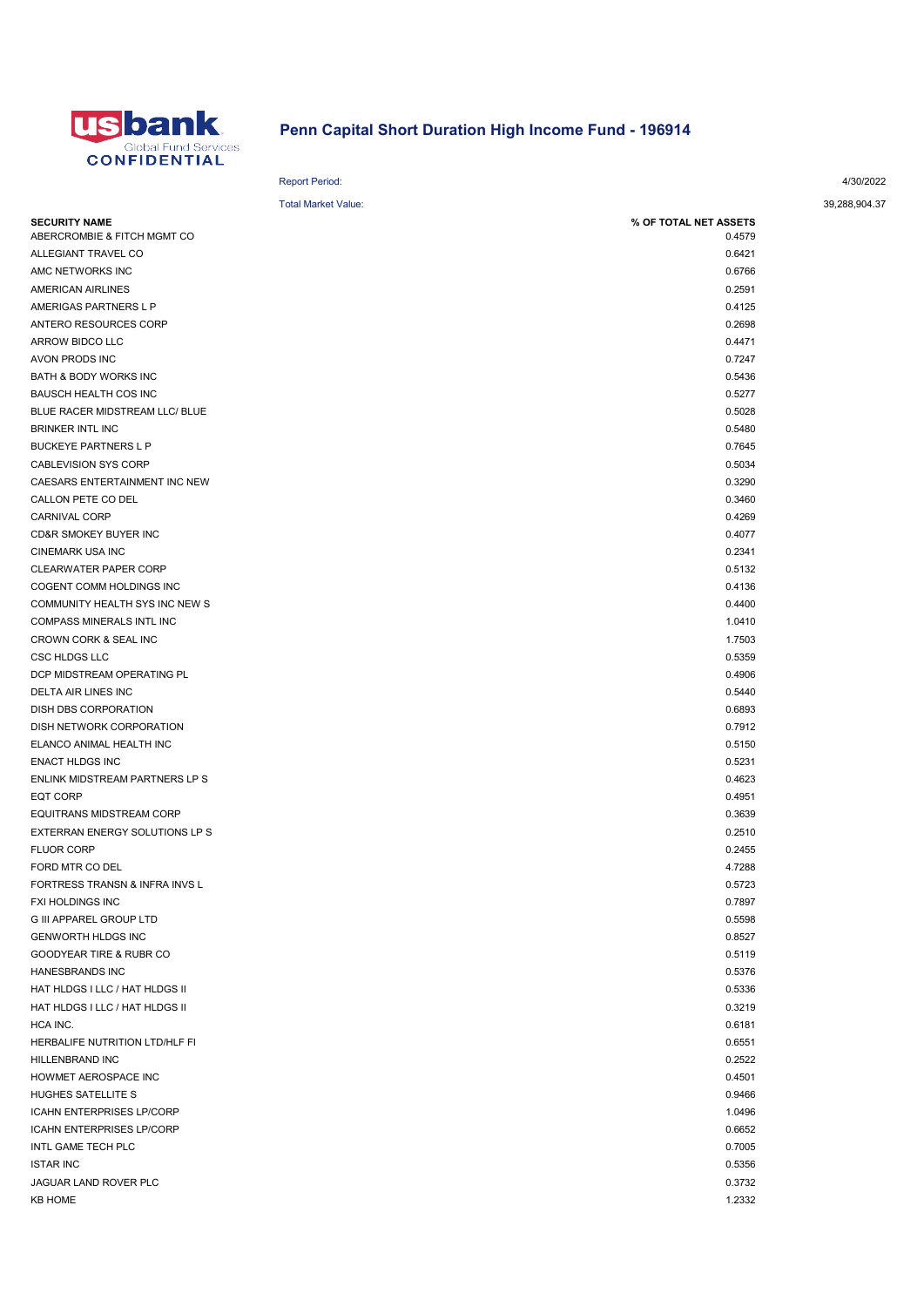| KEHE DISTRS LLC/ KEHE FIN CORP | 0.3499 |
|--------------------------------|--------|
| <b>KOPPERS INC PA</b>          | 0.3028 |
| LAREDO PETROLEUM INC           | 0.2566 |
| LIVE NATION ENTERTAINMENT INC  | 0.2596 |
| LUMEN TECHNOLOGIES INC         | 0.5142 |
| MARRIOTT OWNERSHIP RESORTS INC | 0.3204 |
| MATTHEWS INTL CORP             | 0.9666 |
| <b>METHANEX CORP</b>           | 0.4805 |
| MGIC INVT CORP WIS             | 0.5070 |
| MGM GROWTH PPTYS OPER PRTN/    | 1.1505 |
| MICHAEL KORS USA INC           | 0.4898 |
| NAVIENT CORPORATION            | 0.3156 |
| NAVIENT CORPORATION            | 2.3162 |
| NETFLIX INC.                   | 0.6857 |
| NEWELL BRANDS INC              | 0.2706 |
| NEWFIELD EXPL CO               | 0.2472 |
| NEWMARK GROUP INC              | 0.9824 |
| NEXTERA ENERGY OPER PARTNER LP | 0.4971 |
| NMG HOLDING COMPANY INC        | 0.4846 |
| NMI HLDGS INC                  | 0.9787 |
| NOVA CHEMICALS CORP MTN BE     | 1.0000 |
| <b>NOVELIS CORP</b>            | 0.1599 |
| OCCIDENTAL PETE CORP           | 2.5285 |
| OCEANEERING INTL INC           | 0.4142 |
| OCI N V                        | 0.6031 |
| ONEMAIN FINANCIAL CORPORATION  | 0.6726 |
| OPPENHEIMER HLDGS INC          | 0.5483 |
| OWENS & MINOR INC              | 1.5569 |
| <b>OWENS BROCKWAY</b>          | 0.6651 |
| PARK INTER HLDGS LLC / PK DOME | 0.4974 |
| PITNEY BOWES INC               | 0.4090 |
| PRIME SEC SVCS BORROWER LLC /  |        |
|                                | 1.0427 |
| QUEBECOR MEDIA INC             | 0.4075 |
| QVC INC                        | 0.3157 |
| QVC INC                        | 0.2863 |
| QWEST CORP                     | 1.7113 |
| RADIAN GROUP INC               | 1.0727 |
| <b>RANGE RES CORP</b>          | 0.2911 |
| REALOGY GRP LLC/REALOGY CO     | 0.4495 |
| RLJ LODGING TR                 | 0.3705 |
| ROCKPOINT GAS STORAGE CDA LTD  | 0.5825 |
| ROYAL CARIBBEAN GROUP          | 0.3008 |
| ROYAL CARIBBEAN GROUP          | 1.5716 |
| SABRE GLBL INC                 | 0.5874 |
| SEAWORLD PKS & ENTMT INC       | 0.5363 |
| SERVICE PPTYS TR               | 0.4363 |
| SERVICE PPTYS TR               | 1.1351 |
| SERVICE PPTYS TR               | 0.3873 |
| SIRIUS XM RADIO INC            | 0.4613 |
| SIX FLAGS ENTERTAINMENT CORP.  | 0.5236 |
| <b>SLM CORP</b>                | 0.3790 |
| SM ENERGY COMPANY              | 0.5409 |
| SPIRIT AEROSYSTEMS INC         | 0.4833 |
| SPIRIT IP CAYMAN LTD / SP      | 0.3569 |
| SPRINGLEAF FINANCE CORPORATION | 1.7592 |
| <b>SSL ROBOTICS LLC</b>        | 1.0624 |
| STARWOOD PPTY TR INC           | 0.7819 |
| STARWOOD PPTY TR INC           | 0.3614 |
| STEVENS HLDG CO INC            | 0.5020 |
| <b>TECHNIPFMC PLC</b>          | 0.3550 |
| TENET HEALTHCARE CORP          | 0.2472 |
| TENET HEALTHCARE CORP          | 0.2482 |
| TENNECO PACKAGING INC          | 0.2208 |
| TERRAFORM PWR OPER LLC         | 0.2757 |